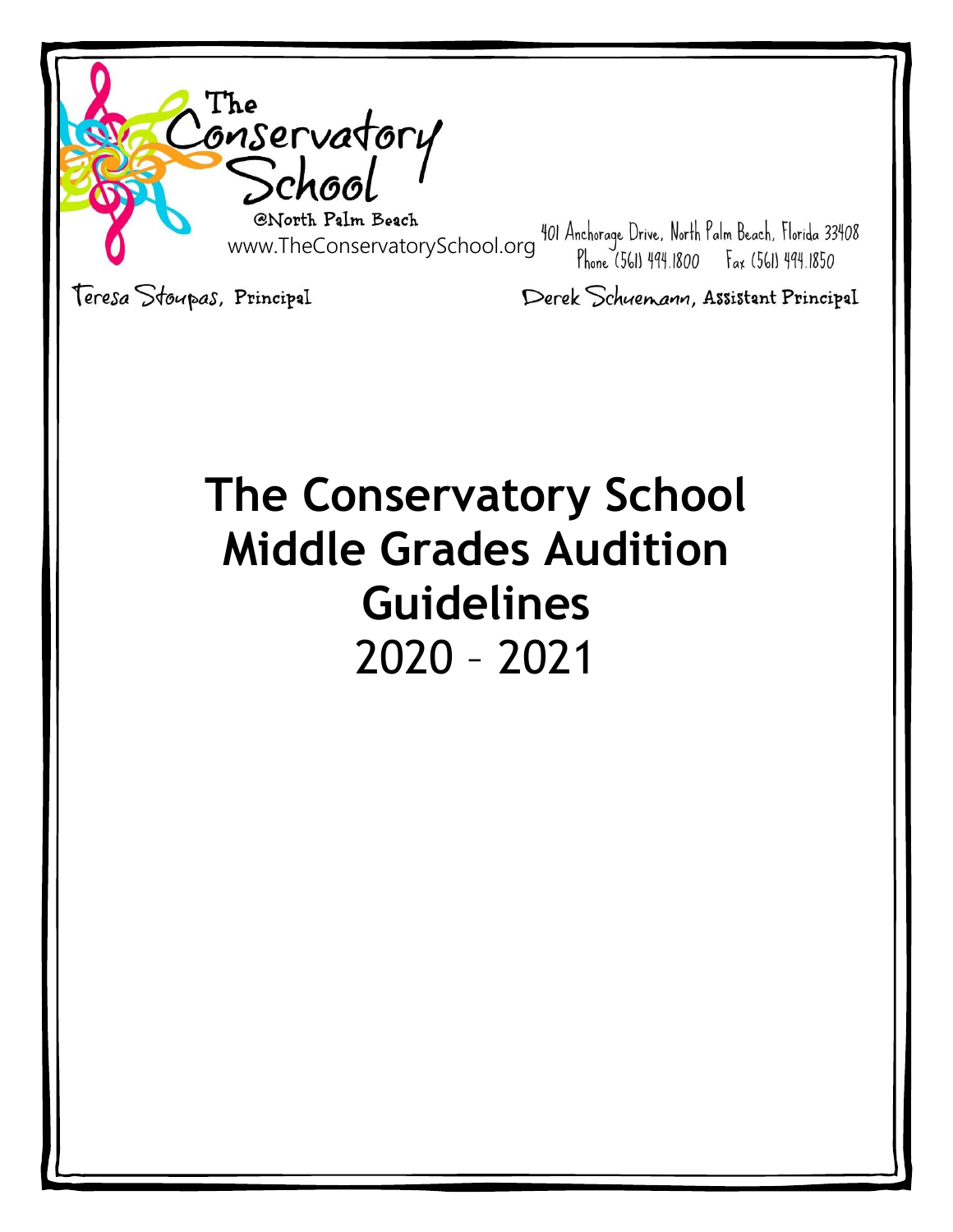## **Admission for 2020-2021 School Year** Please read this entire packet completely.

In order to be eligible for The Conservatory School @ North Palm Beach middle school, students and their families must:

- □ Submit a timely application to the School District of Palm Beach County Choice Program Department.
- $\Box$  Successfully complete an Audition in one or more of the following areas:
	- o Music Band
	- o Music Orchestral Strings

The student applicant and parent(s)/guardian(s) must reside full-time in Palm Beach County in order to submit an application. The Conservatory School considers students for sixth, seventh, and eighth grade admission; however, the majority of student openings are for incoming sixth graders.

The process for application to The Conservatory School includes the following:

- (1) **Submit an application by Friday, December 13, 2019**, via <http://www.mypbchoiceapp.com/site.php> or hardcopy to the School District of Palm Beach County Choice and Career Options Department.
- **(2) Complete Online Audition Registration session** beginning on **January 13, 2020**
- (3) Prepare for your Audition by following the guidelines listed in this packet. **Students should be prepared to audition as early as January 30, 2020.**
- (4) **Come to your Audition at the appointed** time.

**I**f a student becomes ill and is unable to participate in their Audition on the scheduled date, written verification documenting the illness from a doctor must be presented to the school within three (3) days of the date of the schedule an Audition. A new Audition date and time will be selected by the school **ONLY** if there are additional audition dates available. Students who have not auditioned before the scheduled lottery will not be eligible for the initial lottery selection process.

**You will receive notification in early April**, regarding the status of a student's acceptance or wait pool status. Some students will be placed in an applicant wait pool when there are more eligible applicants than available seats. Students will be selected on a random basis as openings occur.

**Appeals Process:** Parents who believe their child was not allowed an equitable opportunity to a Choice school during the Audition or eligibility process due to a technical error or inequity may request an appeal. An Application for Appeal of Choice Program Eligibility (PBSC Form 2418) must be submitted to the Director of Choice and Career Options within ten school days from the date of the notification indicating the child's program assignment, wait pool status, or program ineligibility.

For more information about Choice and Career Options Programs, go to: <http://www.palmbeachschools.org/choiceprograms/>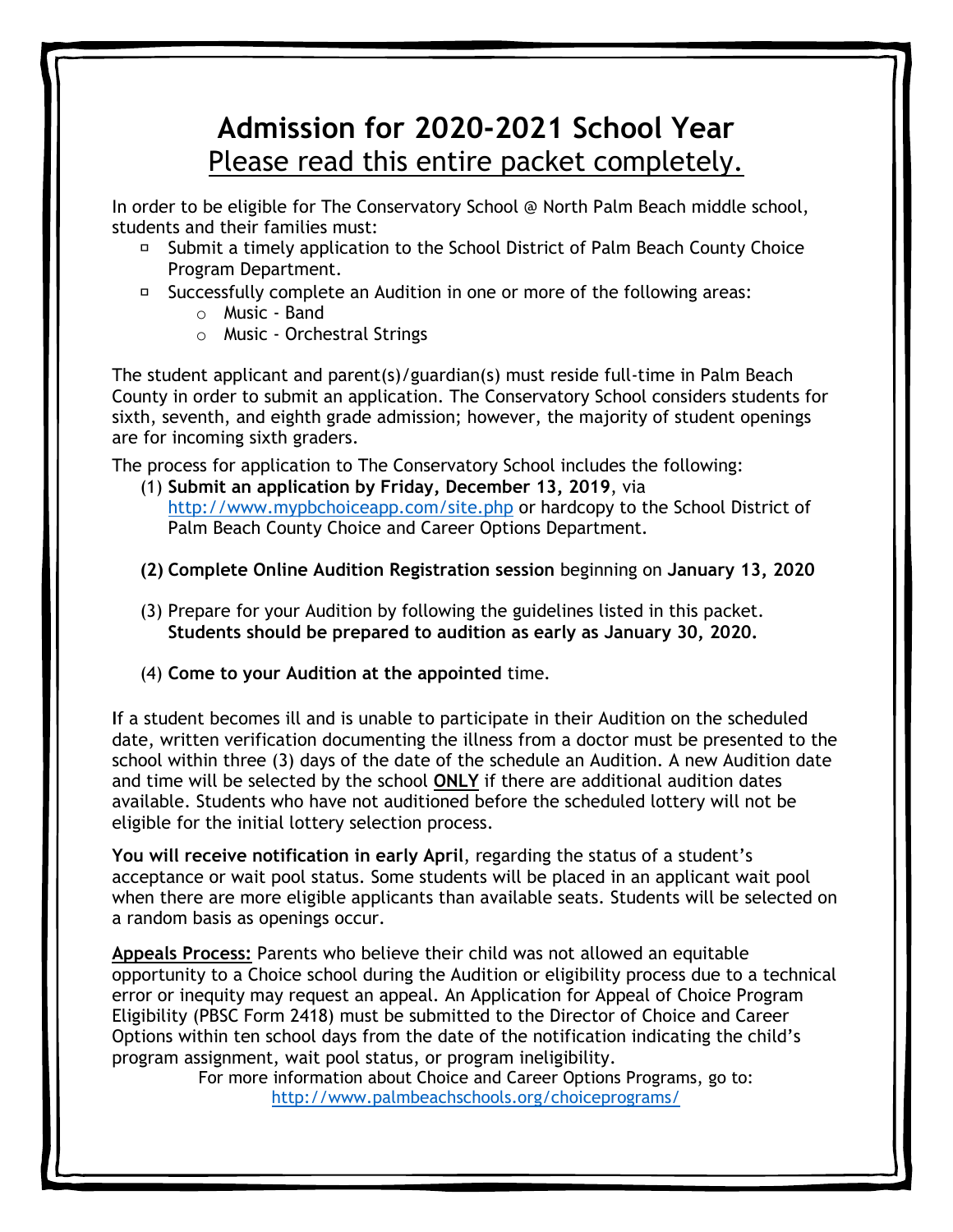## **Applications for The Conservatory School @ North Palm Beach must be submitted by December 13, 2019.**

Late applications are accepted at the Choice Programs and Career Options Department after December 1, 2017. However, they will NOT be included in the March 2018 Selection Lottery and may only be entered after all applicants in the wait pool have been assigned.

#### **TCS COPA Choice Program Applications are available:**

- **Online at:** <http://www.mypbchoiceapp.com/site.php>
	- $\circ$  You will receive a confirmation upon receipt of your application.
- **Hard Copy** at The Conservatory School. The completed application must then be sent by mail by 4:00 p.m. on December 13, 2019 (postmarked no later than December 13, 2019), to:
	- $\circ$  School District of Palm Beach County Choice & Career Options Department 3300 Forest Hill Boulevard, Suite C-124, West Palm beach, Florida 33406
	- $\circ$  The Choice and Career Options department is NOT responsible for any application not received as a result of an error or delivery delay by the United States Postal Service.

#### **Completing and Submitting an Application:**

- $\Box$  Only one application may be submitted per student. For online applications, one application selection change will be allowed prior to December 13, 2019. **No changes** are permitted after submission of a hardcopy application.
- $\Box$  Either one or two choice are allowed on the application and should be rated as first and second preferences. First and second choices do NOT have equal chances of being selected.
- The student and parent/guardian must reside full-time in Palm Beach County at the time of the application submission.
- The address on the application **must match** the address as listed in the School District student database.
- Pursuant to Florida Statute, Section 92.525 and under penalties of perjury, parents/guardians will sign the application verifying that the information stated in the application is true and correct.

#### **Key TCS Telephone Numbers**

Brooke Brink, Choice Program Coordinator: 561.494.1844 Meagan Marchica, ESE Coordinator Office: 561.494.1832

ESE, 504, and ELL students can be accommodated in all Choice Programs and are encouraged to apply. The School District prohibits discrimination against applicants on the basis or religion, race, ethnicity, national origin, color, sex, marital status, age, parental status, and disability in any of its programs, services, or activities.

**All students must complete an Audition** before they can be considered eligible for admission to The Conservatory School @ North Palm Beach.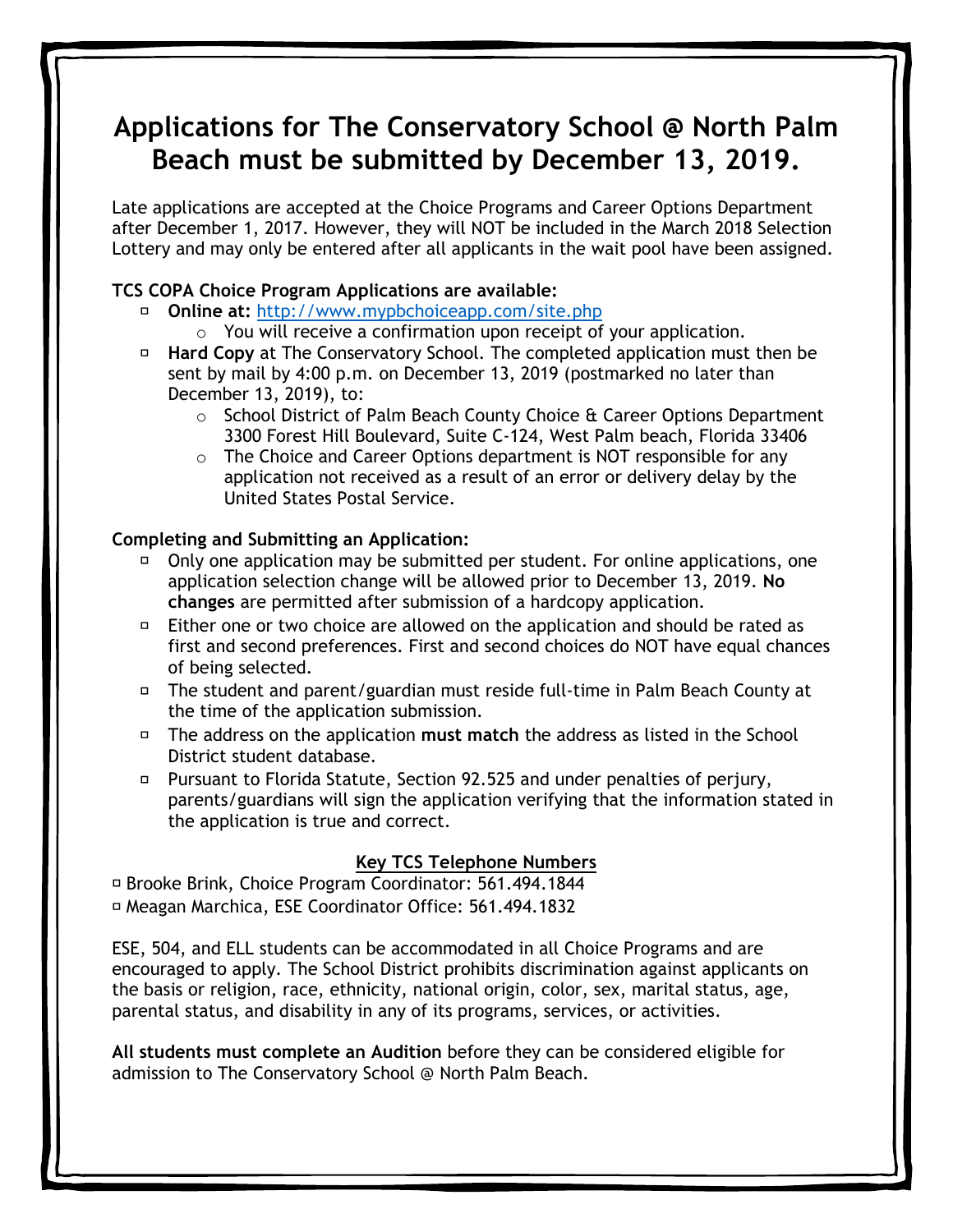#### **Audition Dates at The Conservatory School for Fall 2020 Admission**

**Students should be prepared to participate in an Audition as early as January 30, 2020.**

## **Online Audition Registration Session will begin on January 13, 2020**

**After the deadline on December 13th, applicants will be notified of registration directions.**

#### **ESE/504/ELL Students**

- $\overline{P}$  If your child has a current IEP or 504 plan, please bring a copy to The Conservatory School in order to request allowable audition accommodations. Parents will need provide a copy of the plan **before** the audition can take place.
- $\Box$  ELL students may receive translation upon request. Parents, please notify the school **before** the audition.
- $\Box$  Failure to accept accommodations at the time of an Audition is NOT grounds for an appeal.
- Private school students without a School District IEP of a School District 504 Plan may also request allowable audition accommodations if the parent provides appropriate documentation for the student's disability to the school at the Audition Registration Session.
- Parents of students identified as Gifted do NOT need to bring the student's Education Plan (EP) to the Audition Registration Session.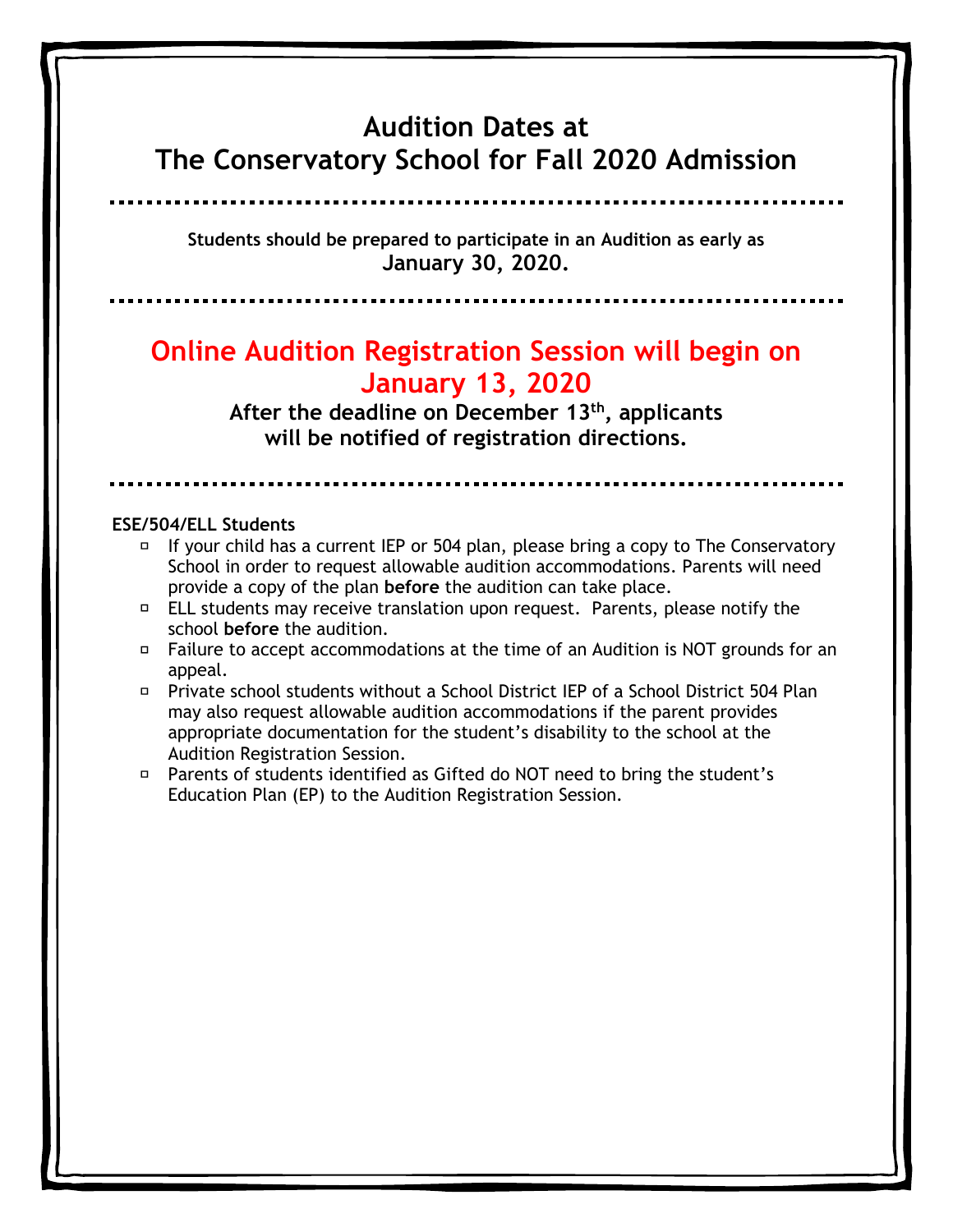## **TCS Middle Grade Audition Process for 2020 – 2021 Admission**

All Auditions are held on The Conservatory School campus. Parents are to bring their child on the scheduled date; however, parents may not accompany their child into the audition room.

All students' applications to The Conservatory School must meet the eligibility criteria set by the school through its Audition process in order to be part of the random lottery system for admission into the school.

There are many who can assist and guide students as they prepare for their Audition. Speak with your child's music teachers, your child's private music teacher, or guidance counselor. If you have questions, contact Brooke Brink, Choice Coordinator at 561.494.1844.

On the following pages are the specific audition requirements for the Audition. Please read these carefully so that your child will be fully prepared for his/her Audition. Auditions are scored using a rubric and an incomplete audition presentation will result in a loss of points. Students who are well prepared with all audition requirements and who are motivated to attend The Conservatory School will enjoy the Audition experience.

> **School District of Palm Beach County Non-Discrimination Statement**

The School Board of Palm Beach County, Florida, prohibits discrimination in admission to or access to, or employment in its programs and activities, on the basis of race, color, national origin, sex or sexual orientation, marital status, age, religion, disability, genetic information, gender identity or expression, or any other characteristic prohibited by law. The School Board also provides equal access to the Boy Scouts and other designated youth groups.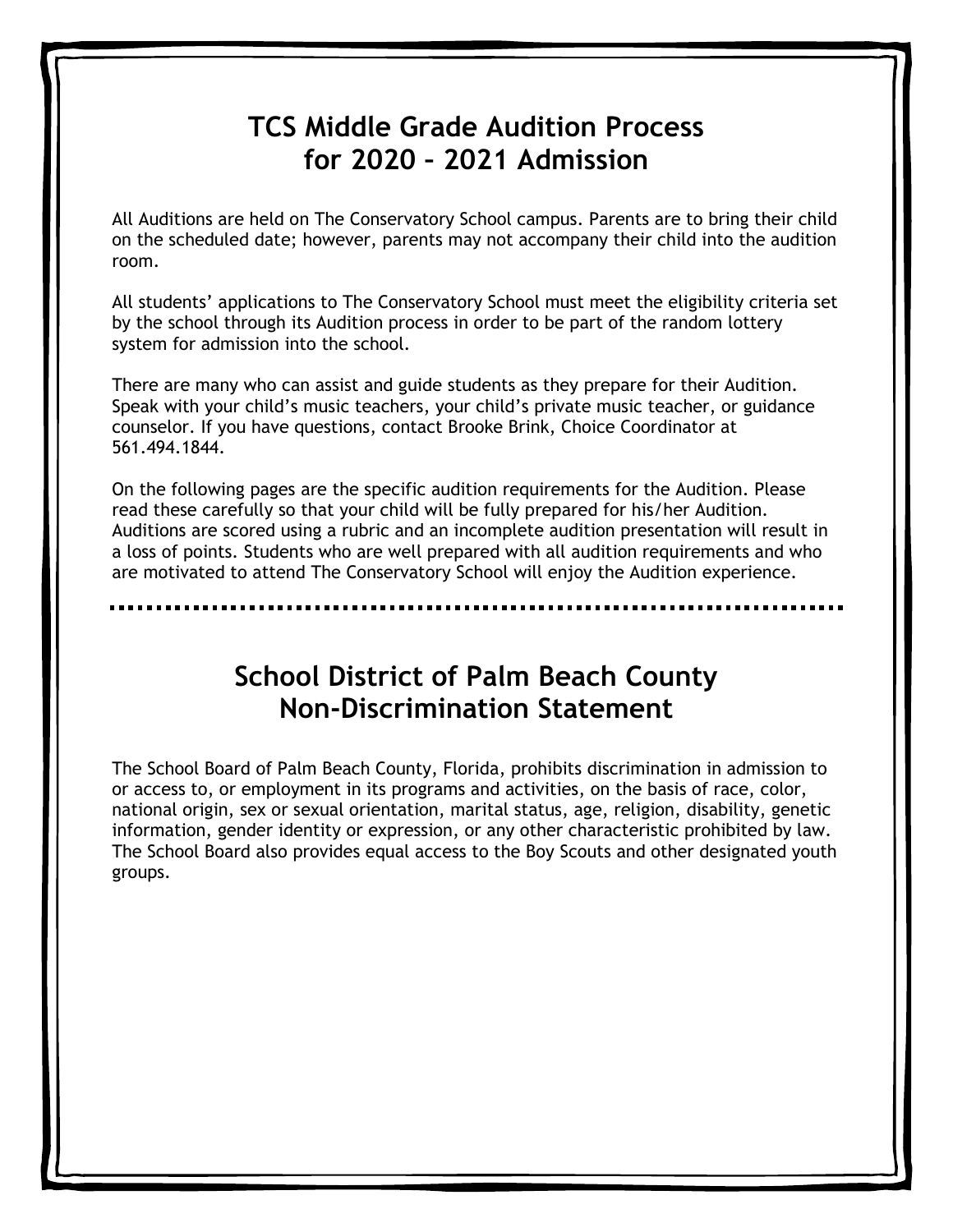## **Music - BAND (Brass, Percussion, and Woodwind)**

Students may audition on the following instruments:

\*Students must audition on one of the listed orchestral instruments.\*

| <b>Flute</b>         | Piccolo     | Oboe                   | Clarinet               |
|----------------------|-------------|------------------------|------------------------|
| <b>Bass Clarinet</b> | Bassoon     | Alto Saxophone         | <b>Tenor Saxophone</b> |
| Baritone Saxophone   | French Horn | Trumpet                | Baritone/Euphonium     |
| Trombone             | Fuba        | Orchestral Percussion* |                        |

At the audition, students will complete the following tasks:

- (1) Perform a solo that demonstrates their highest level of ability. An accompanist is not permitted. Students need to bring two (2) copies of their sheet music for the judges.
	- \*NOTE: Orchestral Percussion- student performs a solo demonstrating their highest level of ability on a mallet instrument (bells or marimba). Students must bring their own bell set if performing on bells. A bell set is a beginning percussion instrument that can be 2.5 octaves, also referred to as a Glockenspiel. If performing on a marimba, a marimba will be provided. Students must provide their own mallets.
- (1) Audition requirements will also include:
	- (1) Perform a scale that demonstrates the student's best ability (student will choose scale, and the number of octaves)
	- (2) Perform a sight-reading selection.
- (2) Students will be judged on pitch accuracy, tone quality, rhythmic accuracy, expressiveness, technique, sight-reading, musical effect and the ability to produce a major scale.